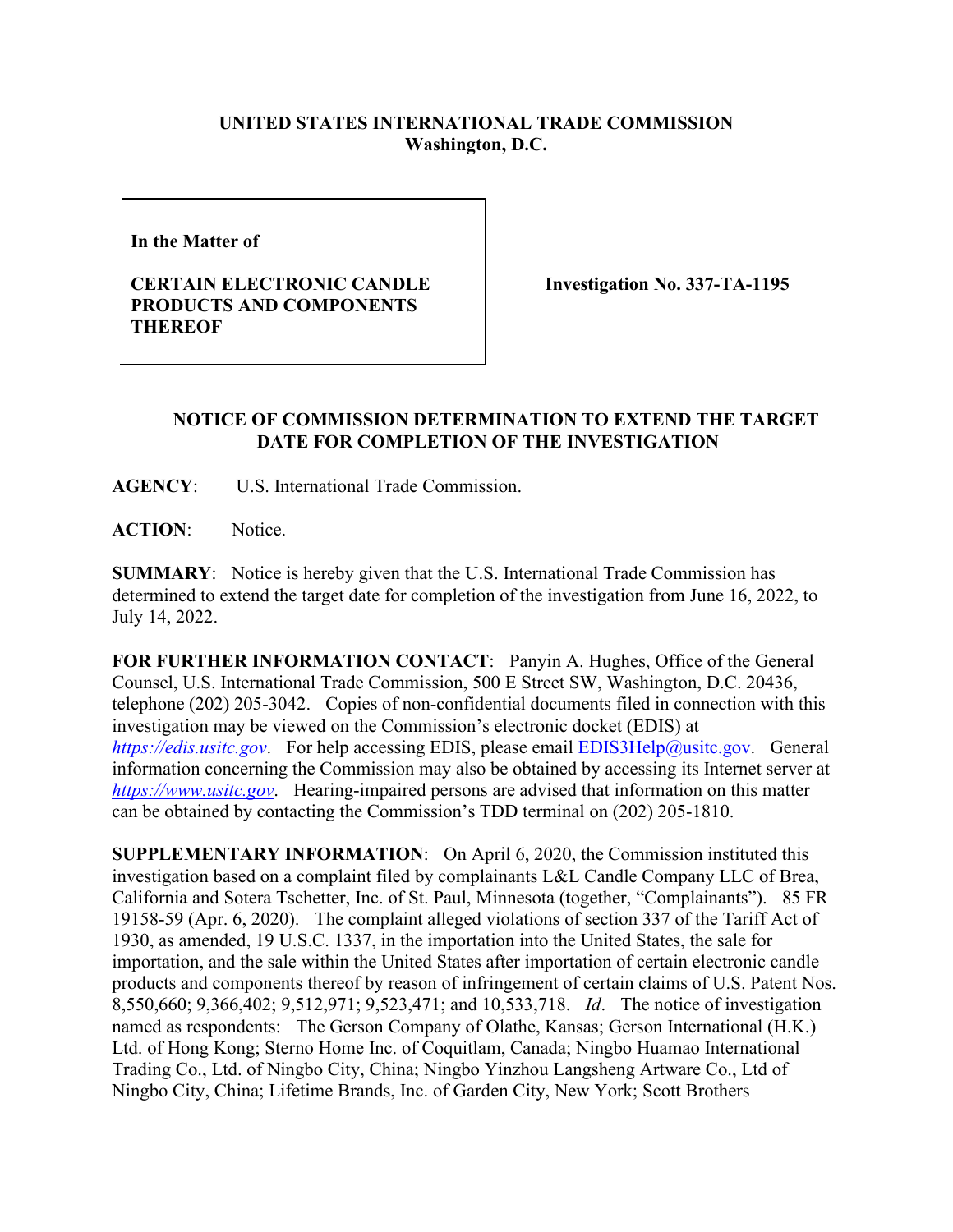Entertainment, Inc. of Las Vegas, Nevada; Nantong Ya Tai Candle Arts & Crafts Co., Ltd. of San Gabriel, California; NapaStyle, Inc. of Napa, California; Veraflame International, Inc. of Vancouver, Canada ("Veraflame"); MerchSource, LLC of Irvine, California; Ningbo Mascube Import Export Company of Ningbo City, China ("Ningbo Mascube"); Decorware International Inc. dba Decorware Inc. of Rancho Cucamonga, California; Shenzhen Goldenwell Smart Technology Co., Ltd. of Shenzhen City, China; Shenzhen Ksperway Technology Co., Ltd. of Shenzhen City, China; Ningbo Shanhuang Electric Appliance Co. of Ningbo City, China ("Ningbo Shanhuang"); Yiwu Shengda Art Co., Ltd. of Yiwu City, China ("Yiwu Shengda"); Shenzhen Tongfang Optoelectronic Technology Co., Ltd. of Shenzhen City, China; TFL Candles of Shenzhen City, China; Guangdong Tongfang Lighting Co., Ltd. of Hong Kong; Tongfang Optoelectronic Company of Hong Kong; and Virtual Candles Limited of Kent, United Kingdom ("Virtual Candles"). *Id.* at 19159. The Office of Unfair Import Investigations ("OUII") was also named as a party to the investigation. *Id*.

Of the twenty-two respondents, five were terminated based on consent orders, eight were terminated based on settlement agreements, three were terminated based on a voluntary withdrawal of the complaint due to an inability to serve, and one was terminated based on a summary determination of no importation. The Commission found the following five remaining respondents in default for failing to respond to the complaint and notice of investigation and for failing to show cause why they had not done so, or for failing to participate in discovery: Veraflame, Ningbo Mascube, Ningbo Shanhuang, Yiwu Shengda, and Virtual Candles ("the Defaulting Respondents").

On November 13, 2020, Complainants moved for a summary determination of violation as to the Defaulting Respondents and for a recommendation for the issuance of a general exclusion order. On December 4, 2020, OUII filed a response that questioned whether Complainants had satisfied the economic prong of the domestic industry requirement, but otherwise supported a finding of violation of section 337 and issuing a general exclusion order. On April 2, 2021, the ALJ issued an initial determination ("ID"), Order No. 41, granting Complainants' motion for summary determination of violation by each of the five Defaulting Respondents. Order No. 41 (Apr. 2, 2021).

On May 19, 2021, the Commission determined on its own motion to review the ID's finding that Complainants satisfied the economic prong of the domestic industry requirement. 86 FR 28143-46 (May 25, 2021). On August 13, 2021, the Commission vacated the findings in the ID on the economic prong of the domestic industry requirement and remanded the investigation to the then Chief ALJ for the issuance of a remand initial determination.

On December 29, 2021, the then Chief Administrative Law Judge issued the remand initial determination ("RID"), finding that Complainants failed to establish the economic prong of the domestic industry requirement. On January 20, 2022, Complainants filed a petition for review of the RID. On January 28, 2022, OUII filed a response to Complainants' petition. On April 1, 2022, the Commission determined to review the RID. 87 FR 20459-60 (Apr. 7, 2022).

The Commission has determined to extend the target date from June 16, 2022, to July 14, 2022.